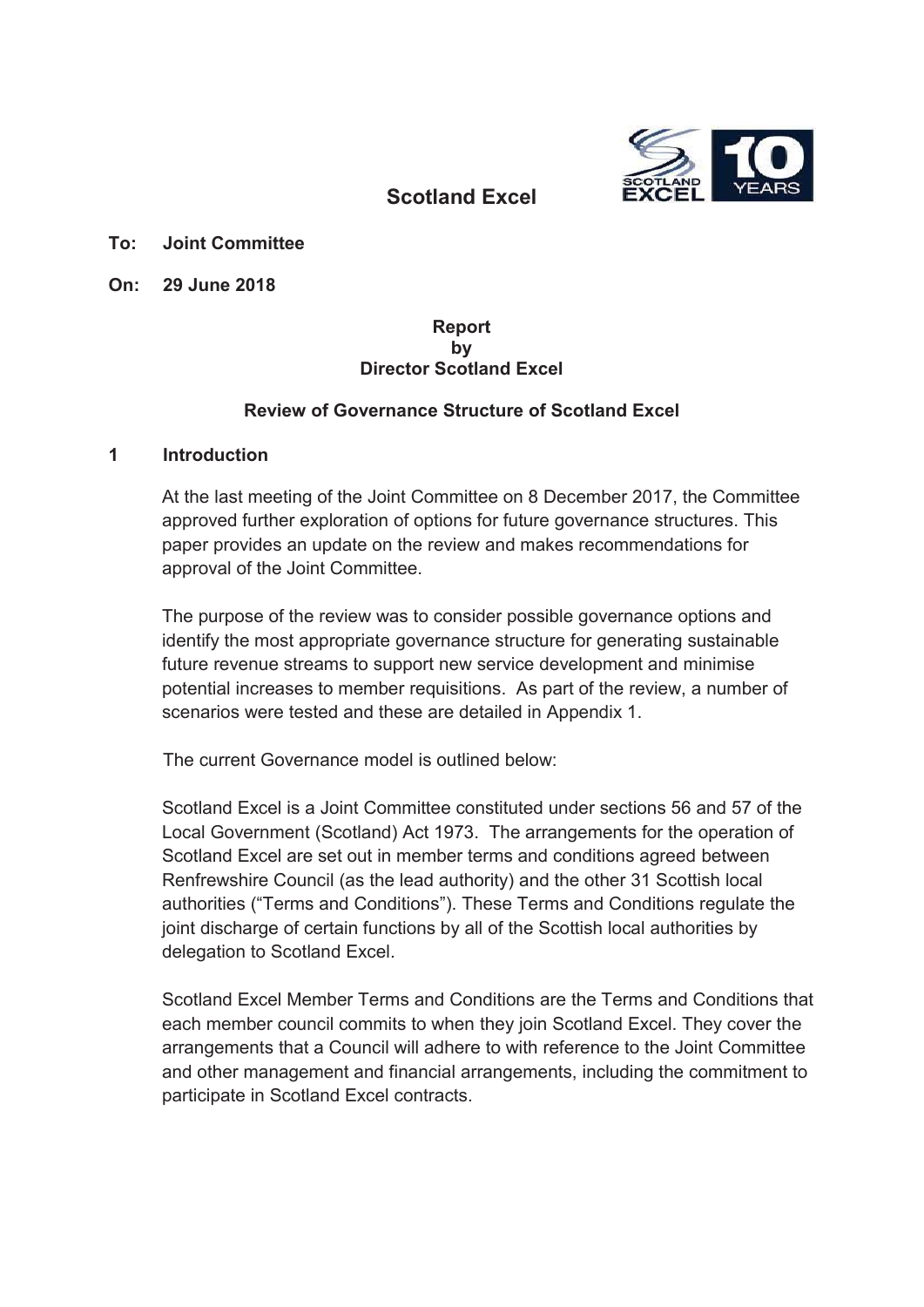The Joint Committee is Scotland Excel's governing body, which is managed by a set of Standing Orders. These Standing Orders formally prescribe full details of the governance to apply to Scotland Excel.

The Scheme of Delegations is the formal document that outlines the responsibilities and delegated authorities that apply to the management (Director) of Scotland Excel and have been delegated by the Joint Committee.

## **2 Review of options**

The following options were considered as part of the review:

- 1. maintaining the current model;
- 2. widening the powers available under the current model;
- 3. adding a trading company to the current or amended model; or
- 4. converting the current model into an arm's length external organisation (ALEO) of Scotland Excel's local authority members with a trading subsidiary.

### **Option 1 – Maintaining the current model**

The review of this option established that Scotland Excel is limited to some degree in its ability to provide and charge for consultancy services to associates, other public bodies and private companies. In this regard the position is, and has historically been managed through seeking specific prior approval of the Joint Committee and is not seen as a significant issue.

As demonstrated in Appendix 1 most scenarios can be delivered within existing powers, without a change to Terms and Conditions. There is however a need to make some minor amendments to Scotland Excel's Scheme of Delegations as explained further in section 3, below.

### **Option 2** - **Widening the powers available under the current model**

This option involves local authorities amending the agreed Terms and Conditions to extend the delegated functions / powers of Scotland Excel, thus providing it with: wider, permanent powers to provide all types of consultancy services to both public and private bodies.

Given Option 1 is generally flexible enough to meet current and future needs this option is not deemed necessary.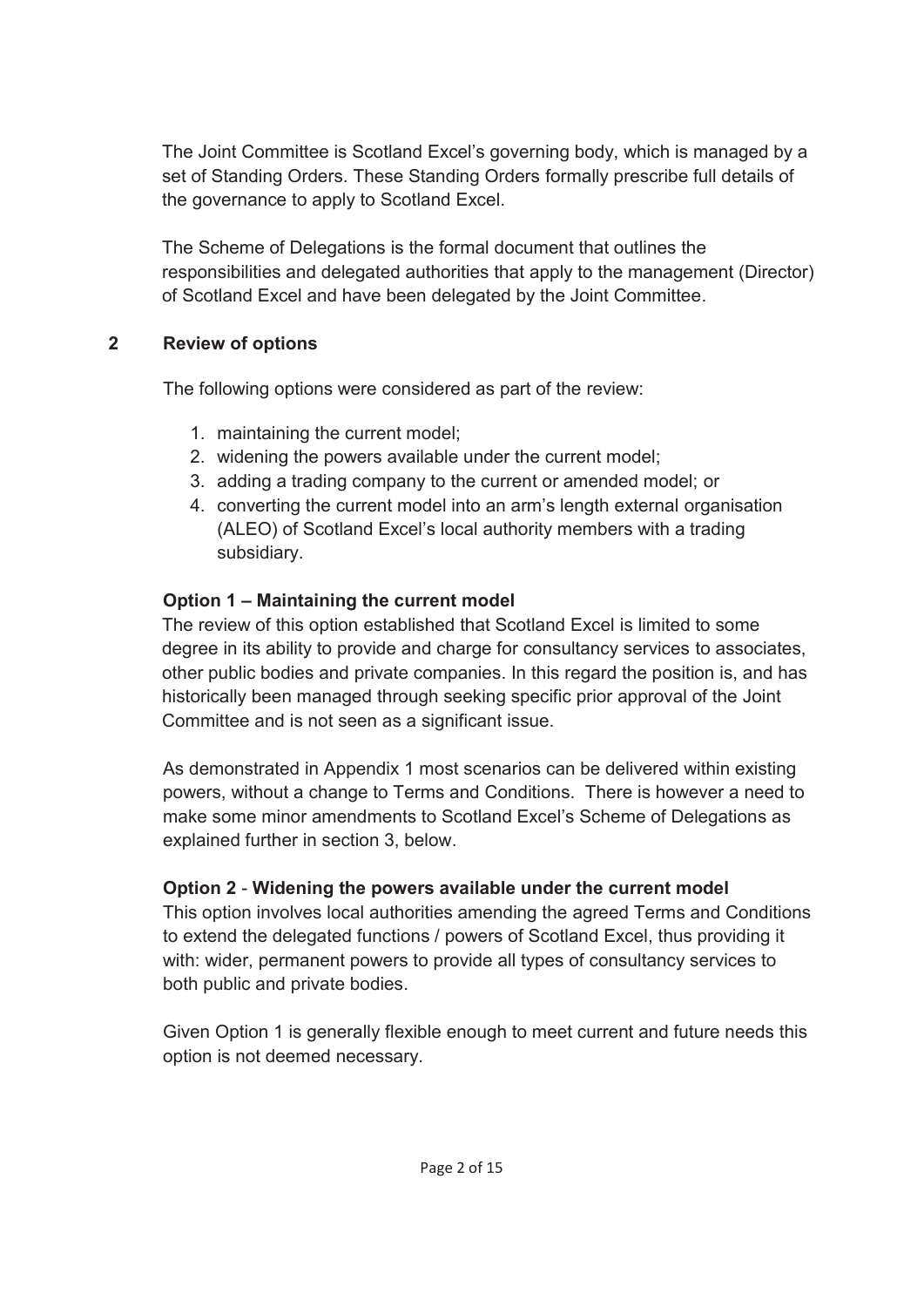## **Option 3 – Adding a trading company**

This option involves splitting the operations of Scotland Excel between the existing Joint Committee (responsible for Scotland Excel's current core procurement activity) and a trading company with separate legal personality and full power to provide all other consultancy services.

Whilst it was confirmed that this option would address the limitations of the current model it was concluded that such material change to the constitutional structure would not provide any significant additional benefit to what is available within Option 1.

## **Option 4 – Creating an ALEO**

This option involves the 32 Scottish local authorities converting the Joint Committee into an ALEO with a separate legal personality. The ALEO would (re)charge public bodies for access to its core framework-related activity and its consultancy services. The ALEO would likely be set up as a corporate body such as a private company or a limited liability partnership.

Review of this option determined that it was not worth pursuing given the complexities involved in the conversion process, the resources required to undertake the necessary changes and the limited additional benefits.

## **3 Recommended Option**

During the consultation phase of the review, views were sought from the Chief Executive Officers Management Group (CEOMG) on 6th November 2017 and the Executive Sub- Committee on 17th November 2017. Both forums were of the view that, whilst none of the options should be ruled out without due consideration, the powers within the existing model should only be amended to address limitations that were adversely impacting on the efficient operation of Scotland Excel. Both forums also indicated that any changes should not dilute the focus on Scotland Excel's core activities and as such the governance model should not be unnecessarily amended for minor non-core areas. It was also the case that both groups believed that options that could be implemented with minimal change (Option 1 and Option 2) would in principle be more acceptable and would be more readily implemented.

Taking into account the factors outlined in the review of the options (in section 2 above), that the current model meets the substantial majority (4 from 5) of the scenarios tested and considering the respective feedback from the CEOMG and the Executive Sub Committee, the recommended option is Option 1 - to maintain the current governance model. In reaching this conclusion it was also determined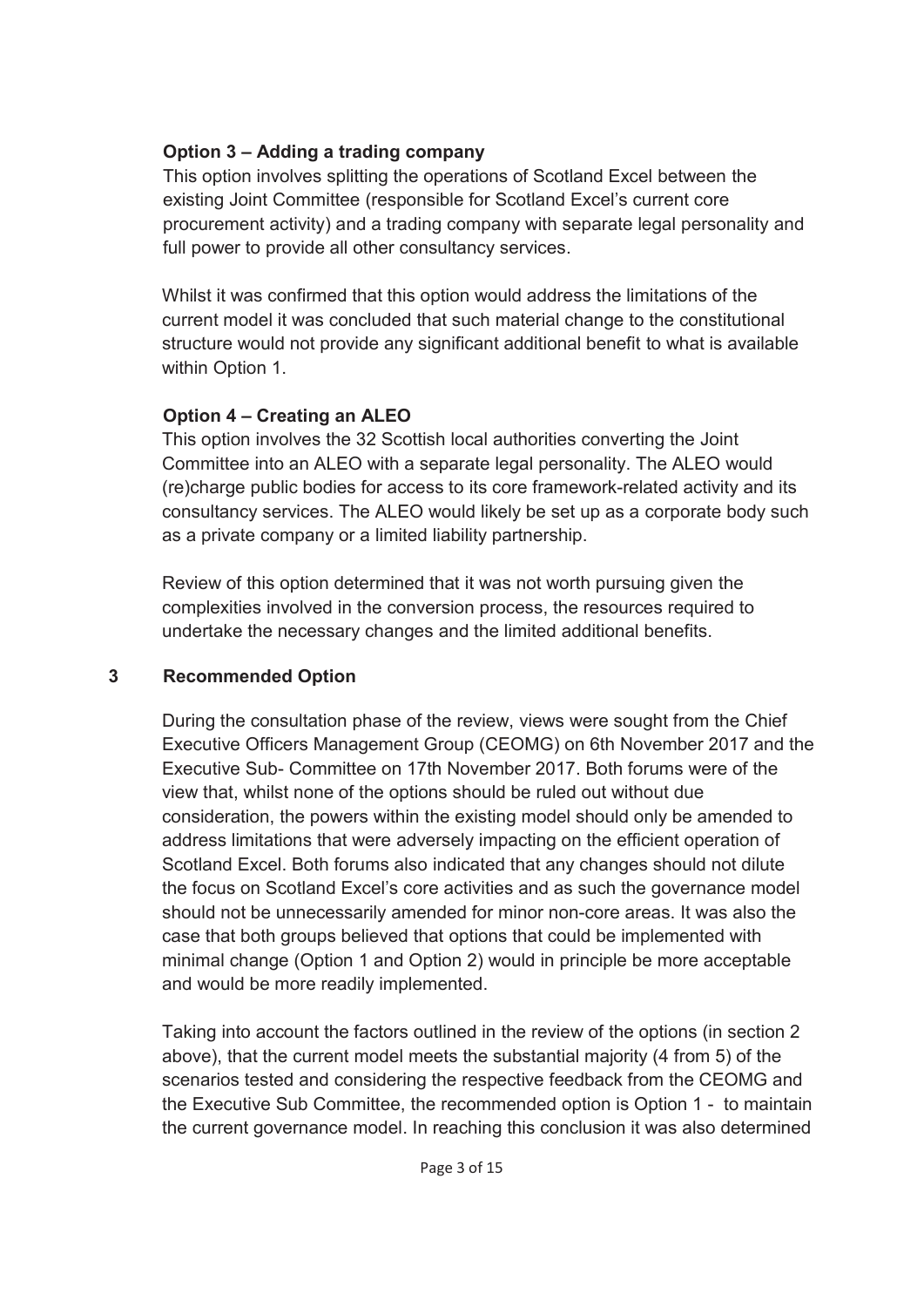that the current Scheme of Delegations should be updated to correct some minor anomalies and better clarify and reflect current practice. The proposed amendments to the Scheme of Delegations are outlined in Appendix 2 and the revised Scheme of Delegations showing the changes is given at Appendix 3.

### **4 Conclusion/Recommendation**

Committee members are requested to note the content of this report and approve the recommendation to maintain the current Joint Committee structure with an updated Scheme of Delegations as given at Appendix 3.

To ensure governance is fit for purpose on an on-going basis, we will continue to review governance as necessary.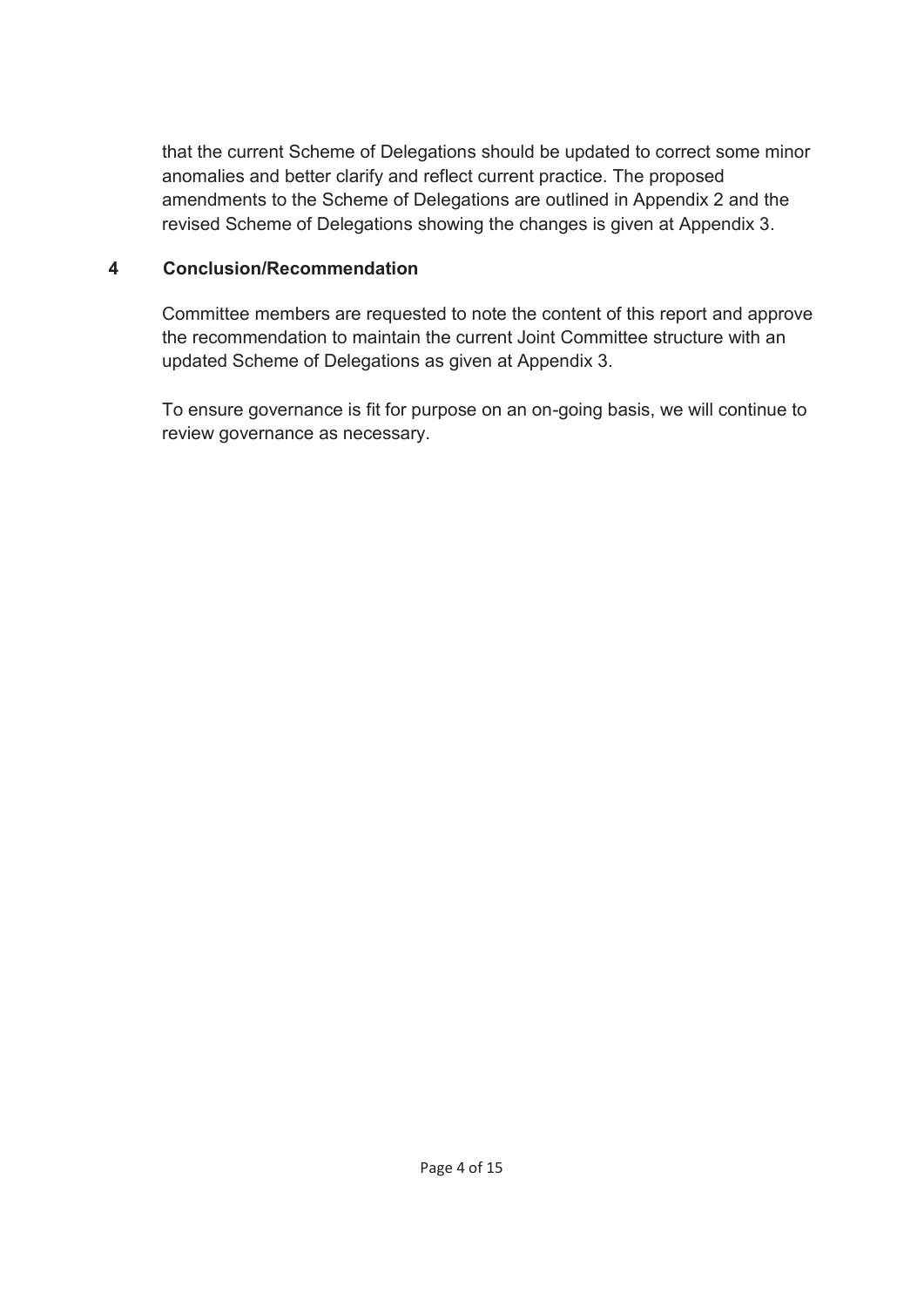# **Appendix 1 – Governance Scenarios**

| <b>Scenario/Consideration</b>                                                                                                                                                                                     | <b>Determination</b>                                                                                                                                                                                                                                                                                                                                              |
|-------------------------------------------------------------------------------------------------------------------------------------------------------------------------------------------------------------------|-------------------------------------------------------------------------------------------------------------------------------------------------------------------------------------------------------------------------------------------------------------------------------------------------------------------------------------------------------------------|
| 1. Scotland Excel wants to bid<br>for various grant<br>opportunities (for example<br>European/ UK funding, Big<br>lottery funding) but has no<br>legal status or bank account.                                    | Achievable within existing powers<br>Approval mechanism: Management Group (Scheme of<br>Delegations para 5.3 h) and i).                                                                                                                                                                                                                                           |
| The Ministry of Defence<br>2.<br>(MOD) has issued a tender<br>for procurement consultancy<br>services and Scotland Excel<br>wishes to bid.                                                                        | Review of this option has established that, both historically and<br>for the forthcoming Business Plan, there has been extremely<br>limited or no potential opportunities of this type. Additionally<br>given Scotland Excel's Strategic plan it is not anticipated that<br>Scotland Excel would look to consider this type of area in the<br>medium term.        |
| Organisations like Access (a<br>3.<br>GCC shared service partially<br>owned by the private sector)<br>and West HubCo (a<br>public/private partnership)<br>wish to join Scotland Excel<br>as Associate Members     | Achievable within existing powers<br>Scotland Excel associate membership applications are<br>permitted by a wide range of organisations by way of the Local<br>Authorities (Goods and Services) Act 1970. Access is<br>permitted on a case by case review of the relevant<br>constitutional documents of the applicant.                                           |
| 4. A council wants to<br>commission Scotland Excel<br>to provide procurement<br>consultancy services; does<br>this require approval? And is<br>this related to the value of<br>the contract?                      | Achievable within existing powers<br>This is currently provided for - see Minute of Agreement<br>("Terms and Conditions") para 6.10 (b).<br>Approval mechanism - Unrelated to value.<br>Terms and Conditions 6.10 (c) provides for report either to the<br>Exec Sub or the Joint Committee IF it is considered that the<br>work would impact on SXL 's resources. |
| 5. A group of councils wish to<br>commission Scotland Excel<br>to provide a new framework<br>that includes a rebate. Can<br>any subsequent profit from<br>the project be distributed to<br>funding councils only? | Achievable within existing powers<br>This is currently provided for - see Minute of Agreement<br>("Terms and Conditions") para 6.10 (b).                                                                                                                                                                                                                          |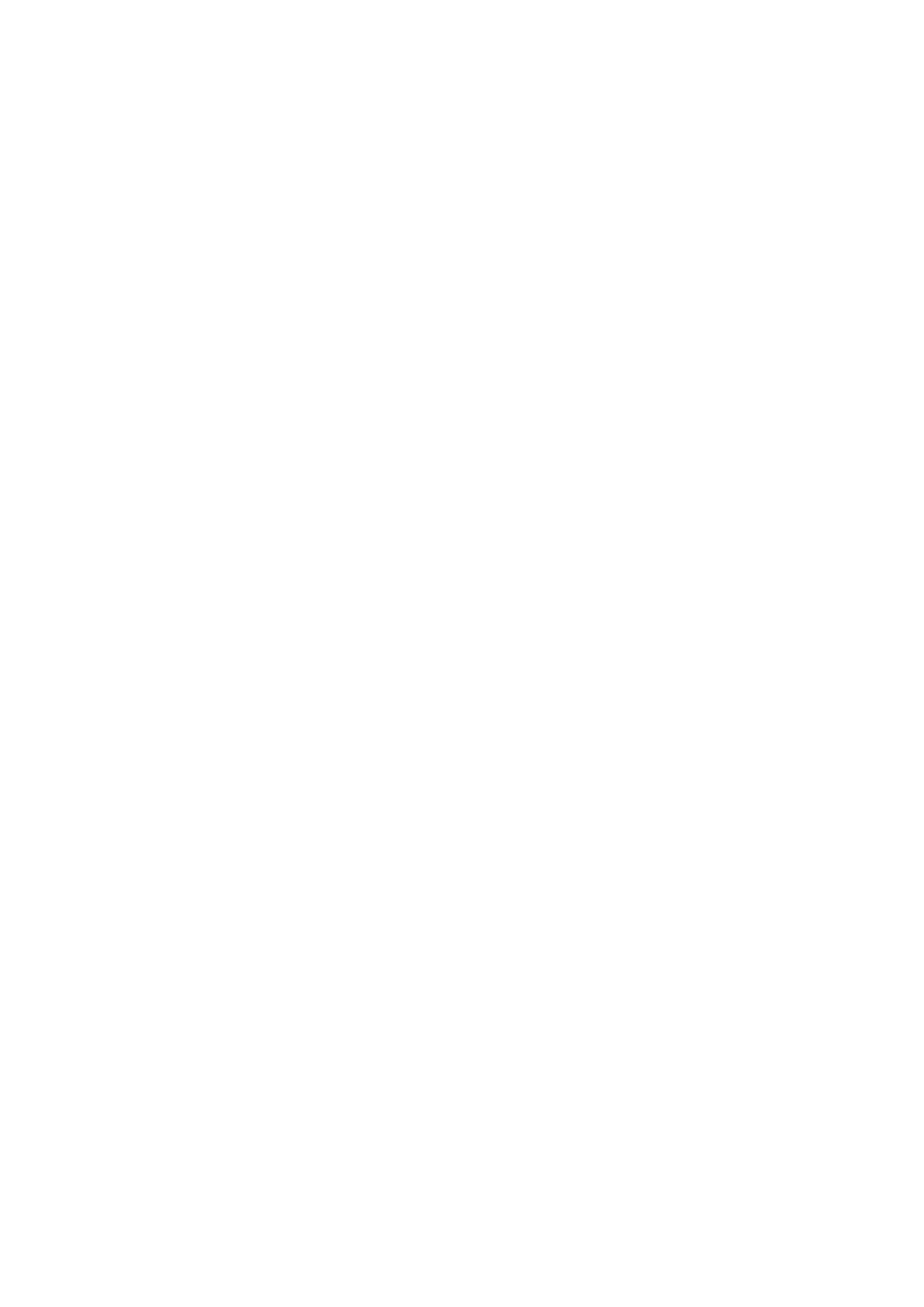# **Appendix 2 – Proposed Amendments to Scheme of Delegations**

| <b>CLAUSE</b> | <b>Outline of proposed amendment</b>                                                                                                                                                                                                     |
|---------------|------------------------------------------------------------------------------------------------------------------------------------------------------------------------------------------------------------------------------------------|
|               |                                                                                                                                                                                                                                          |
| 2.1(c)        | Update the terminology – 'procurement strategy' should become the<br>"Scotland Excel Strategic Plan".                                                                                                                                    |
| 2.1(d)        | Following on from the above, change to reference the "Annual Operating"<br>Plan";<br>Correction to remove the word 'and'.                                                                                                                |
| 5.6           | Review to clarify responsibility of the Management Group further to decision<br>of June 2017 that it should have an overview of the strategic direction of<br>Scotland Excel. The Joint Committee currently receives monitoring reports. |
| 6.2(c)        | After processes insert 'efficiently and' to clarify the role of the Director in this<br>area.                                                                                                                                            |
| 6.2(f)        | Hospitality limit to increase from current level of £1000 to £1,500. Current<br>levels were set 10 years ago and revised level is necessary to allow effective<br>management whilst maintaining an appropriate level of control.         |
| 6.2(q)        | Amount for attendance of officers at conferences in the UK to be increased<br>from current £1,500 to £2500 as current pricing for some conferences is in<br>excess of £1500.                                                             |
| 6.2(x)        | Increase period of 13 weeks to 1 year for appointment of temporary staff<br>subject to advice from lead authority HR.                                                                                                                    |
| 6.2(aa)       | Increase period for external secondments from existing 6 months to 1 year<br>subject to advice from lead authority HR.                                                                                                                   |
| 7(h)          | Inclusion to allow for updating the Scheme of Delegations to reflect routine<br>changes such as changes in job titles, etc. This provision permits those sorts<br>of changes to be made.                                                 |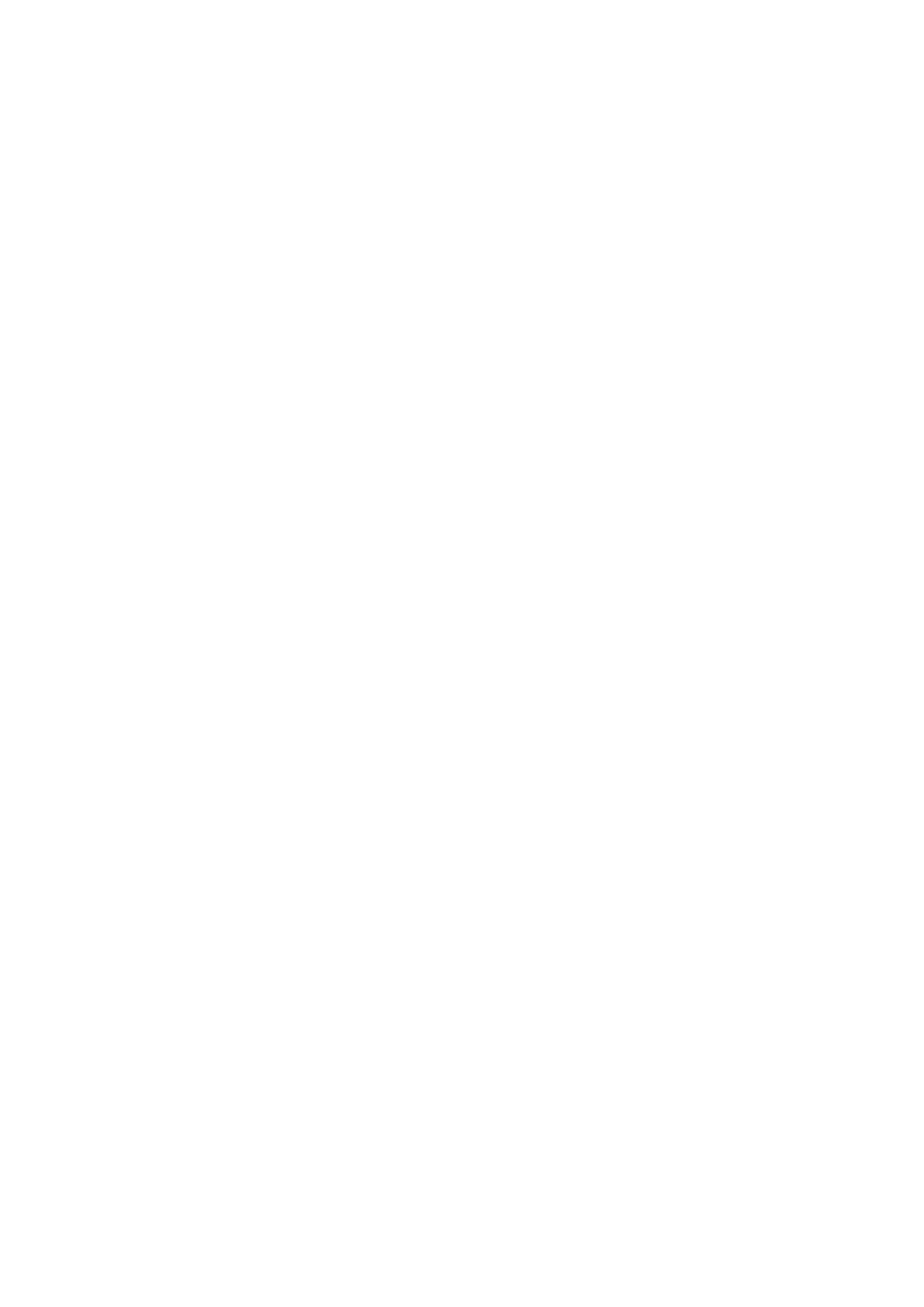# **Appendix 3 - Revised Scheme of Delegations**

# **SCOTLAND EXCEL - SCHEME OF DELEGATIONS**

### **1. General Principles**

- 1.1 The exercise of delegations as described in this Scheme is subject always to the following:
	- a) the policies of Scotland Excel as embodied in any formal document which has been approved and issued and in particular, Standing Orders and any other Guidance issued in connection with the exercise of a particular function
	- b) appropriate provisions for financial outlays having been made in the estimates for the current financial year
	- c) the joint committee may choose to exercise any of the functions delegated in this Scheme where the joint committee believes it to be in the interests of Scotland Excel to do so
- 1.2 Where a word or expression is used in the Scheme that is a defined term in the Scotland Excel terms and conditions signed by each Member Authority, ("the terms and conditions") that word or expression will be given to it the same meaning as in those terms and conditions.
- 1.3 Words imparting the masculine gender only shall include the feminine gender and vice versa.

### **2.0 Matters Reserved to the Joint Committee**

- 2.1 The following matters shall be reserved for the decision of the Joint Committee:
	- a) the making of governance arrangements for the Joint Committee, the Executive Sub-committee and any other sub-committee;
	- b) the approval of the annual budget and any review or amendment of the budget;
	- c) approval of the Scotland Excel Strategic Plan;
	- d) the approval of the Annual Operating Plan.
- **3. Convener and Vice Convener of the Joint Committee**
- Page 7 of 15 3.1 The Convener, whom failing the Vice-Convener, shall be authorised in furtherance of the duties of his office to undertake visits within the United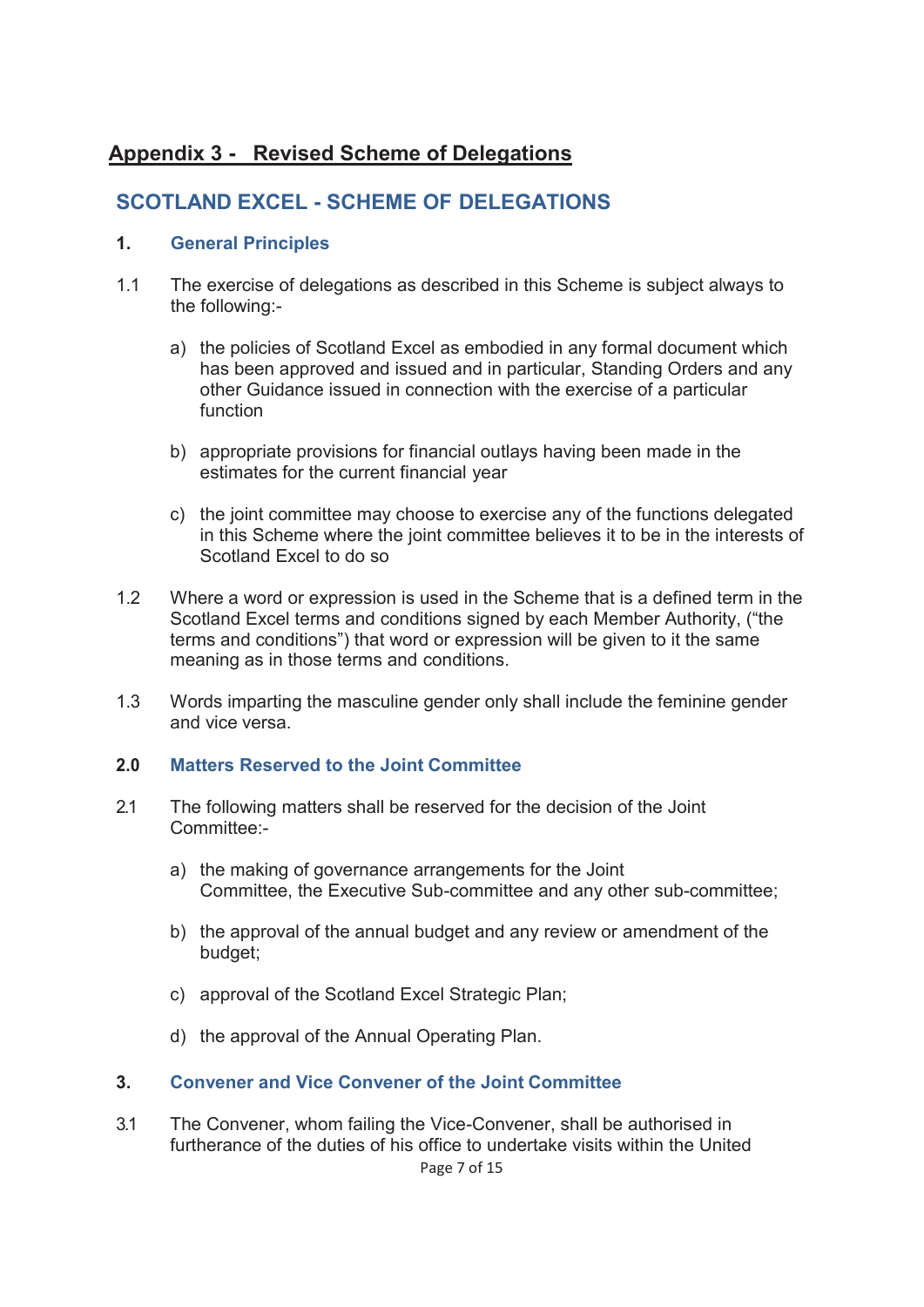Kingdom.

3.2 The Convener, whom failing the Vice-Convener, shall be authorised to incur expenditure to meet the expenses of his office on the provision of reasonable hospitality, to representatives of Member Authorities or other organisations.

## **4. Executive Sub-Committee**

- 4.1 Meetings of the Executive Sub-committee shall be convened and conducted in accordance with procedural standing orders approved by the joint committee.
- 4.2 The Executive Sub-committee shall consider such matters as are delegated to it by the joint committee.
- 4.3 The matters initially delegated to the Executive Sub-committee are as follows:
	- a) to consider and approve for signature the Audited Accounts of Scotland Excel
	- b) to approve or endorse as appropriate executive actions recommended by the Director
	- c) to deal with urgent matters relating to staffing or to the structure of Scotland Excel
	- d) the selection process for appointments to the posts of Director or Heads of **Service**
	- e) to approve the annual business plan
	- f) to approve the award and extension of contracts or groups of contract in terms of the Standing Orders Relating to Contracts.
	- g) to consider, and, where appropriate, approve applications by bodies to become Associate Members and shall agree/review/waive, as appropriate, the fees to be applied in respect of organisations applying for Associate Membership of Scotland Excel; and
	- h) to consider and determine:-
		- (i) urgent matters relating to contract continuity which cannot be dealt with by the Joint Committee;
		- (ii) approval or homologation of matters where urgency precludes full Joint Committee consideration; and
		- (iii) any other matter referred to the Executive Sub-committee by the Joint **Committee**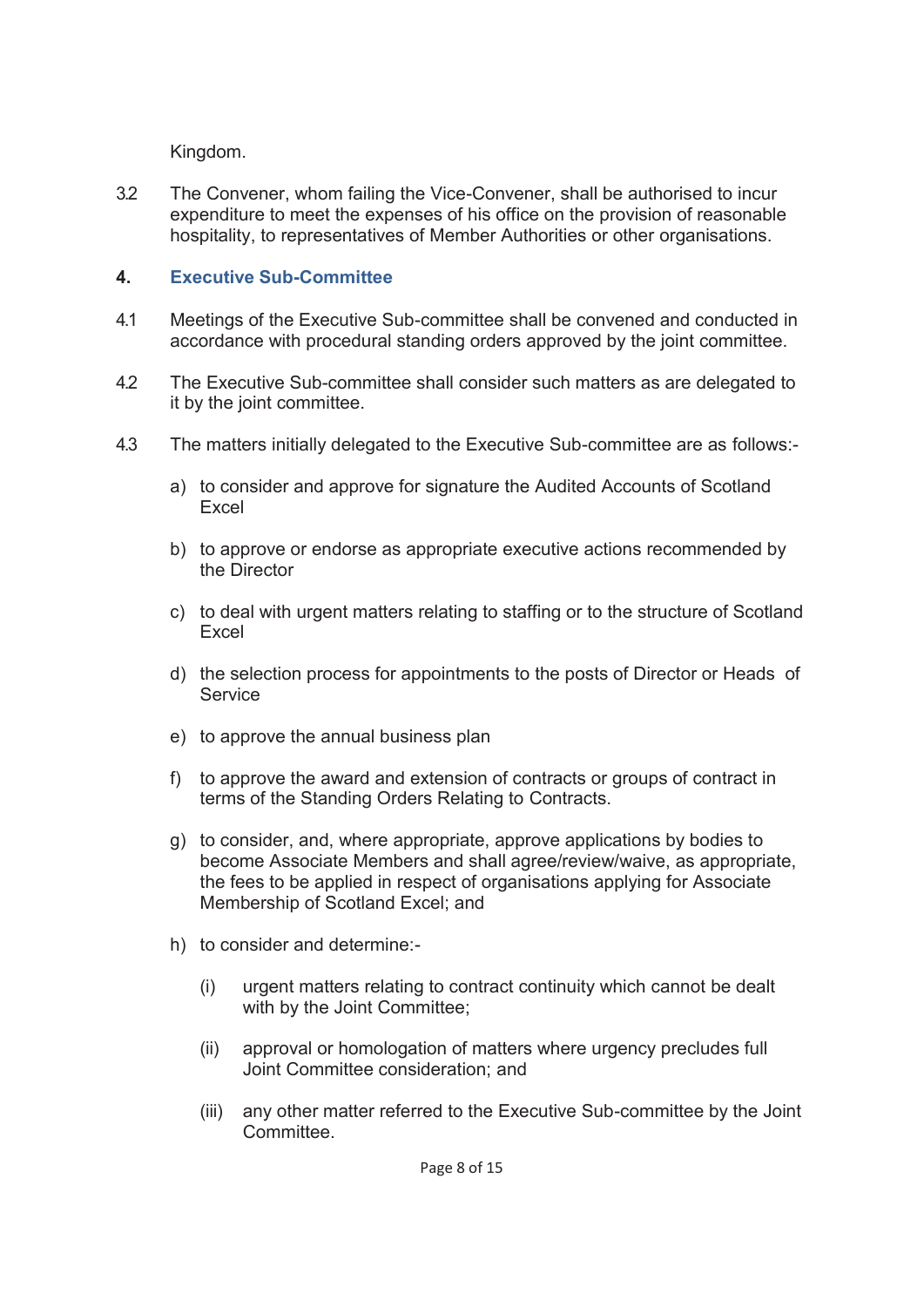- 4.4 The Executive Sub-committee may delegate to the Director or such other suitably qualified person, the power to make decisions regarding the award and extension of any contract or group of contracts or contracts of an estimated value below a financial threshold fixed by them.
- 4.5 The Joint Committee may at its discretion add or remove matters from the list of delegations to the Executive Sub-committee.

### **5. The Management Group**

- 5.1 The Management Group shall comprise such number of Chief Executives of Member Authorities as set out in the terms and conditions.
- 5.2 The Chair of the Management Group shall be the person appointed by the Joint Committee or his/her nominee.
- 5.3 The Management Group shall ensure delivery of Scotland Excel's overall business plan objectives and shall provide strategic direction for Scotland Excel, particularly on the following matters:
	- a) Portfolio priorities including new areas to be developed and areas to be amended or discontinued.
	- b) Social Policy including in the use of community benefits clauses, the living wage, and blacklisting.
	- c) Supporting local economic growth.
	- d) Opportunities for Scotland Excel to provide additional shared services to support member councils, in line with the drive for efficiency across the public sector.
	- e) National priorities, for example those arising from existing or new legislation and procurement reform.
	- f) Opportunities for increasing innovation in supply chains to improve efficiency and service delivery.
	- g) Opportunities for Scotland Excel to support councils in delivering their City Deal objectives.
	- h) Opportunities for additional funding sources, for example through the extension of the Associate Membership base.
	- i) Review of funding and governance models to ensure that these remain fit for purpose and competitive.
- 5.4 The Management Group shall monitor the use made by Member Authorities and Associate Members of contracts awarded on behalf of Scotland Excel.
- 5.5 The Management Group may request employees of Member Authorities or other persons to attend meetings of the Management Group to act as advisors to the Group or to prepare reports for consideration by the Management Group.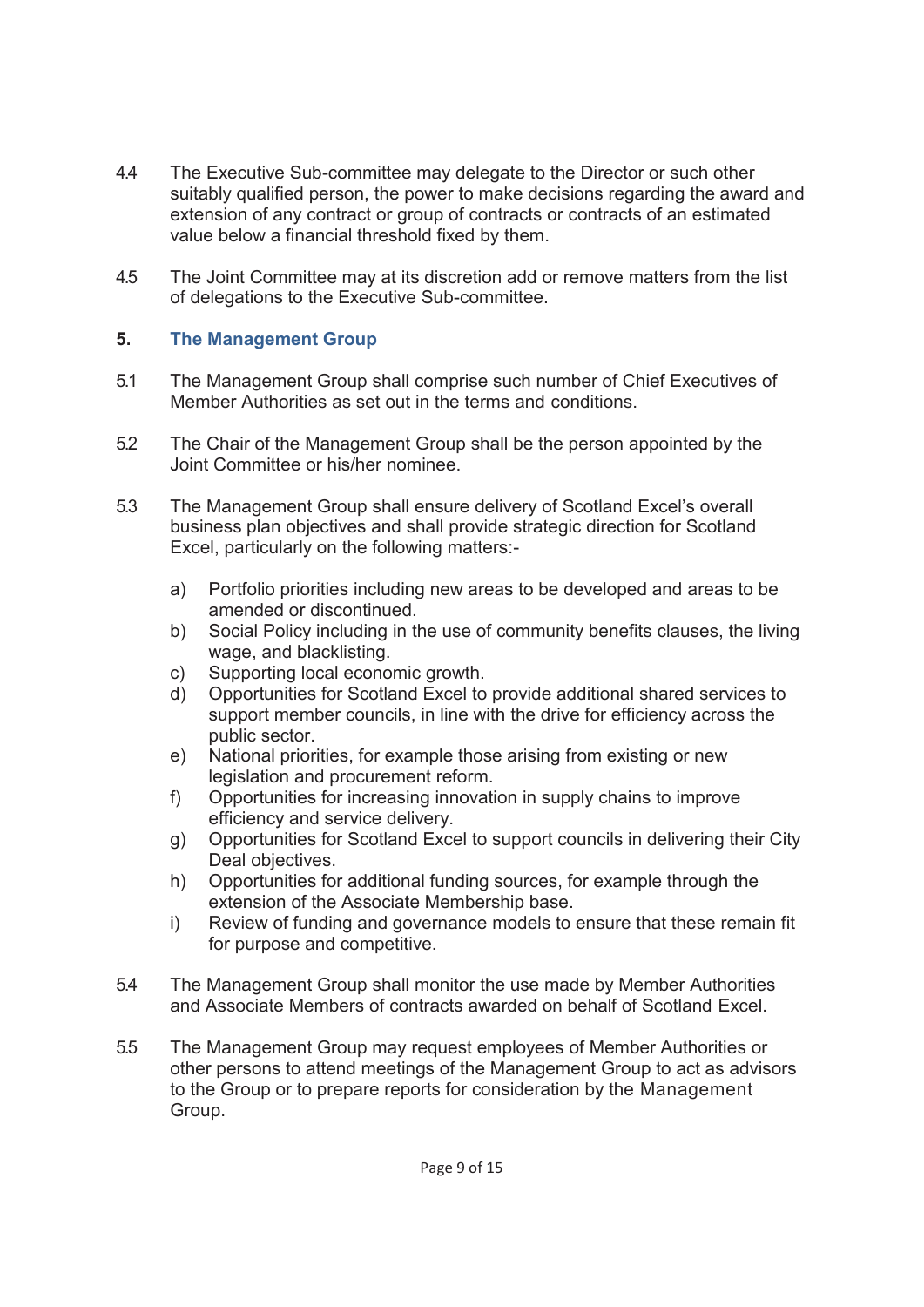5.6 The Management Group shall have responsibility for the overall supervision of the performance of the Director and the Scotland Excel staff.

### **6 The Director**

- 6.1 The delegations to the Director shall also be delegations to the Heads of Service but only in those circumstances where the Director is not available to exercise any of these delegations.
- 6.2 The Director is authorised:
	- a) In conjunction with the Joint Committee and the Management Group, to determine the business plan and strategic objectives for Scotland Excel.
	- b) Subject to the Financial Regulations and subject to there being appropriate provision in the budget, to deploy resources as the Director thinks fit for the best execution of functions under the Director's management.
	- c) To organise working processes efficiently and safely.
	- d) To maintain proper security for staff, buildings, stock, stores, furniture, equipment and similar items under the Director's control. Where special arrangements are considered necessary the Director shall consult with the Treasurer.
	- e) To ensure that all activities undertaken are within the legal powers of Scotland Excel and in the event of doubt to consult with the Clerk.
	- f) Where thought to be in the interests of Scotland Excel to approve the provision of reasonable hospitality up to a maximum of £1,500 in relation to any one occasion. The Director shall maintain a register of hospitality approved under this delegation and shall provide a report to the Executive Sub-committee on request detailing the entries in the register.
	- g) To sign all documents on behalf of Scotland Excel relevant to the functions for which the Director is responsible and to authorise other officers to do so, excluding always any specific provisions made for documents in terms of primary or subordinate legislation, statutory direction, the policies of Scotland Excel or in this or other administrative schemes.
	- h) To terminate on behalf of Scotland Excel any contract which Scotland Excel is entitled to terminate under the appropriate conditions of contract after consultation with the Clerk, if satisfied that it is in the interests of Scotland Excel and of any Member Authority or other body on whose behalf the contract was entered into.
	- i) To act in an emergency situation with the approval of the Clerk and where possible after consulting the Convener, or in his absence the Vice-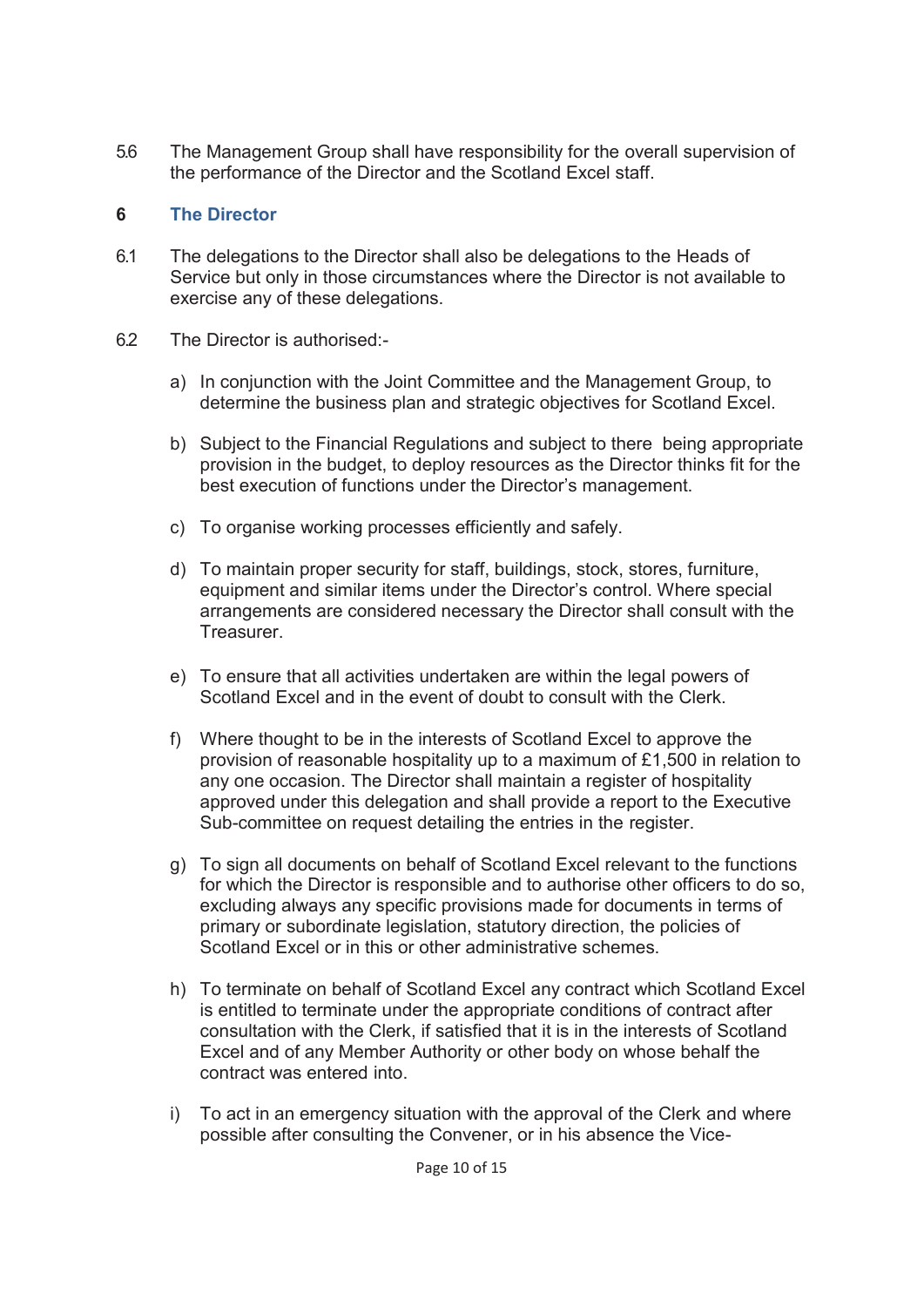Convener of the joint committee and the Chair of the Management Group, and thereafter report on the action taken to the first available meeting of the joint committee.

- j) In consultation with the Clerk, to make decisions regarding complaints made under Scotland Excel's complaints procedure.
- k) To issue publicity, including pamphlets or other forms of publicity relating to the promotion of Scotland Excel's interests and to issue press releases on behalf of Scotland Excel. Before doing so, if the Director considers it to be necessary, the Director may consult with the Chair or Vice Chair of the Management Group.
- l) To deal with any operational matter not otherwise delegated in the period between the last meeting of the joint committee and prior to the setting up of a new joint committee following statutory elections.
- m) To submit responses to consultation documents which concern operational issues.
- n) To authorise the acceptance of gifts on behalf of Scotland Excel and acknowledge the acceptance of these gifts.
- o) To sign and issue (i) authorisation to Scotland Excel staff to exercise statutory powers; and (ii) identity cards.
- p) To take all necessary action of a routine nature in terms of the Director's appointment, to implement any policies, practices and procedures previously agreed by the Joint Committee, the Executive Sub-committee any other sub-committee and the Management Group and also to take such action implicitly in all matters ancillary thereto, including the incurring of expenditure of a minor or recurring nature and for which adequate provisions have been made in the budget.
- q) To approve the attendance of officers at conferences within the United Kingdom, where considered to be in the interests of Scotland Excel provided that the cost does not exceed £2,500 exclusive of VAT, subsistence travelling, or other ancillary expenses.
- r) To authorise the attendance of officers on full or part time courses of study or training and the payment of appropriate fees.
- s) To appoint all staff below the level of Head of Service within the authorised establishment except where the joint committee determines otherwise.
- t) To exercise the powers given to Chief Officers in the various conditions of service so far as discipline and efficiency are concerned.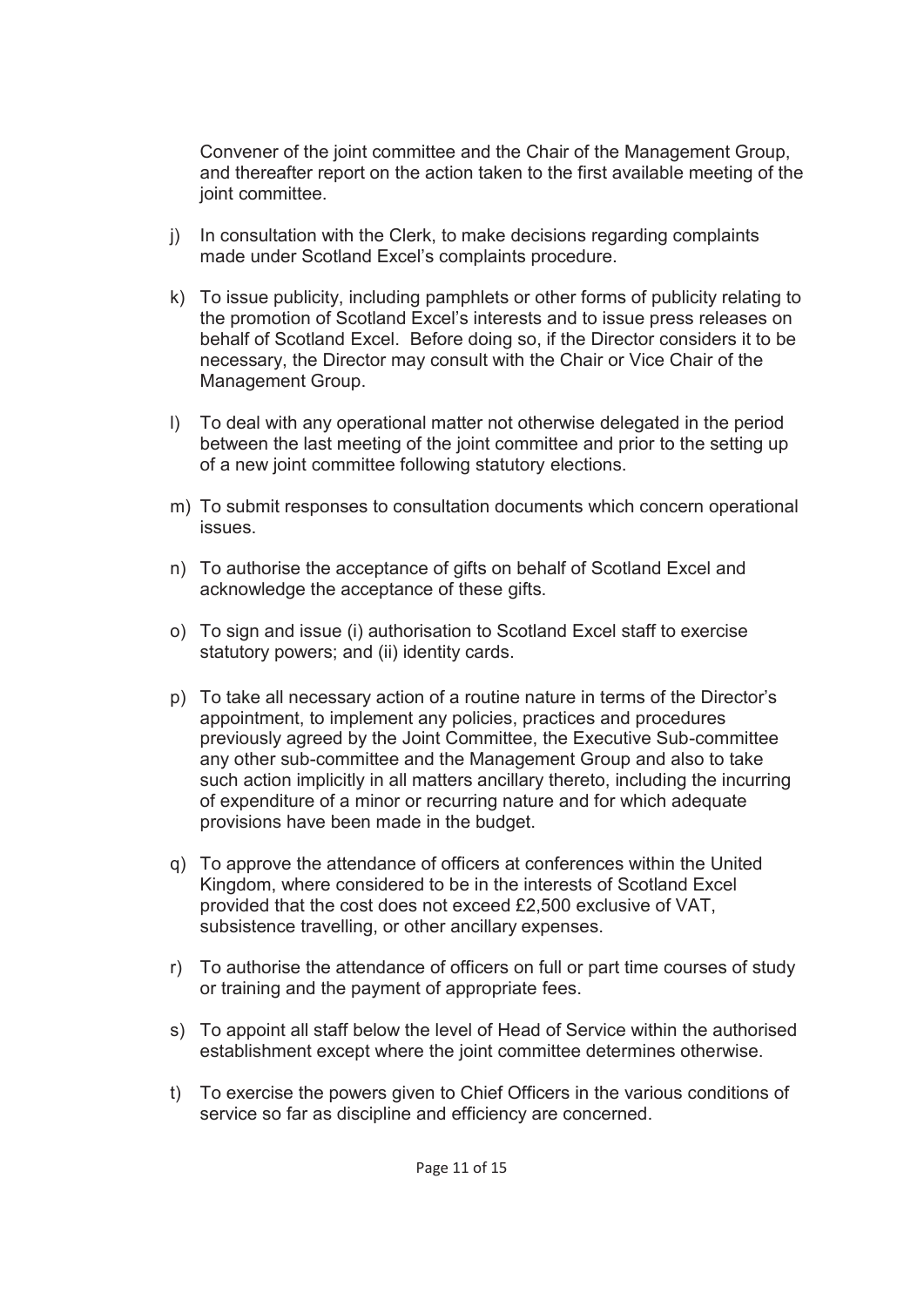- u) To apply the lead authority's Conditions of Service as affecting members of staff.
- v) To authorise the working of overtime by appropriate grades of officers and the payment of overtime or compensatory leave or honoraria in accordance with the criteria laid down by the lead authority.
- w) To permit any member of staff to absent themselves occasionally and temporarily during business hours to attend to duties or services of a civic honorary, charitable, academic or social nature provided that these do not interfere with the efficient discharge of the functions of Scotland Excel and to grant special leave in accordance with the lead authority's special leave policy. The Director shall maintain a register of occasional and temporary absences and special leave approved under this delegation and shall provide a report to the Executive Sub-committee on an annual basis detailing the entries in the register.
- x) To appoint temporary staff on appropriate grades additional to the formal establishment to address additional workload peaks, such appointments to be for periods not exceeding 12 months or such longer period as may be approved by the Management Group and subject to funding being met from existing budgets. The Director will take advice on these appointments from the lead authority's Human Resources and Organisational Development Team.
- y) In consultation with the lead authority's Head of Human Resources and Organisational Development, to amend the grading of posts and to make minor changes to the formal establishment below Head of Service level, provided that the grading of amended posts are in accordance with the lead authority's Pay and Grading structure and any increase in costs can be met from existing budgets;
- z) To allow reasonable unpaid leave of absence to any employee to attend to public duties as defined in section 50(1) of the Employment Rights Act 1996 on such conditions as the Director considers appropriate where this will not interfere with the efficient discharge of the functions of the Scotland Excel and in accordance with lead authority's special leave policy.
- aa) Subject to the exigencies of the service to approved the secondment of staff between Scotland Excel and other Member Authorities or other organisations such appointments to be for periods not exceeding twelve months. The Director will take advice on these appointments from the lead authority's Human Resources and Organisational Development Team.
- bb) To approve salary placings within the agreed salary scales in consultation with the lead authority's Human Resources and Organisational Development Team.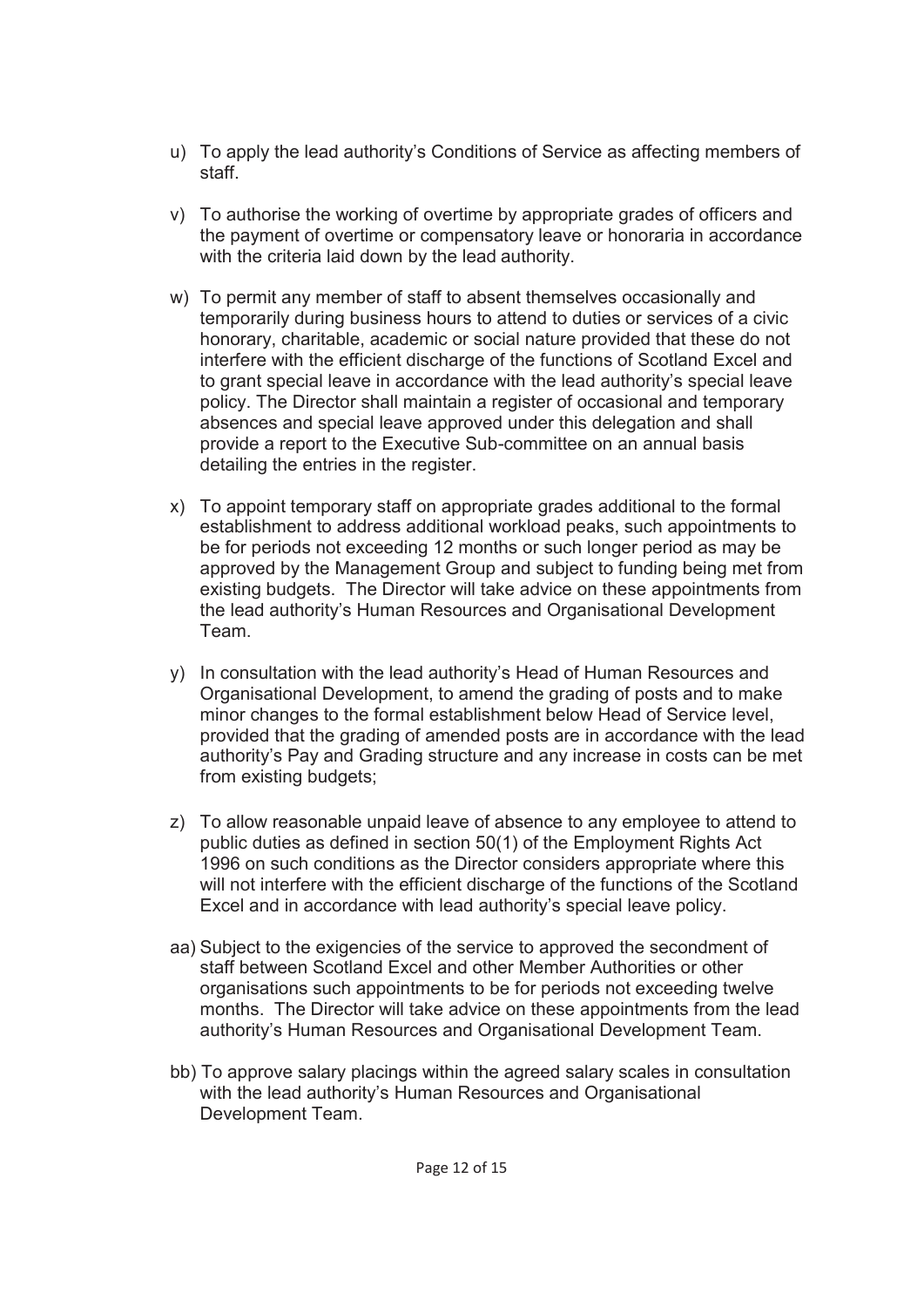- cc) To approve the acceleration of increments within the existing salary scales to members of staff, following consultation with the lead authority's Human Resources and Organisational Development Team;
- dd) To determine the public holidays to be taken by Scotland Excel staff.
- ee) To exercise delegations in terms of the Standing Orders Relating to Contracts, including the issue of orders for the supply of goods and services required for normal working and for which there is provision in the estimates and in accordance with the Financial Regulations;
- ff) To authorise the payment of accounts due by Scotland Excel for goods and services properly supplied and for which there is adequate provision in the estimates.
- gg) To make recompense in respect of damage to, or loss of employees personal property in respect of any one incident up to an amount not exceeding £500 and up to £1000 with the agreement of the Treasurer.
- hh) To advise the Treasurer about any extraordinary financial obligation which will affect Scotland Excel.
- ii) To advise the Treasurer about any extraordinary risk which will affect the insurance held on behalf of Scotland Excel.
- kk) Following consultation with the Treasurer to decide in terms of the lead authority's procedures whether to refer any particular case to the Police.

## **7. The Clerk**

The Clerk is empowered:-

- a) To act as adviser to the Joint Committee and the Management Group on procedural and administrative matters and in this capacity to ensure the provision of adequate administrative, legal and personnel support to the joint committee, the Executive Sub-committee and the Management Group.
- b) To act as proper officer to exclude reports containing exempt information from the public, and to provide documents to the press, in accordance with the provisions of section 50(B) of the Local Government (Scotland) Act 1973.
- c) To liaise and deal with any enquiries made by the Scottish Public Services Ombudsman. Should any investigation be carried out by the Scottish Public Services Ombudsman resulting from a complaint received, the necessary arrangements will be undertaken by the Clerk, within timescales specified within the guidance to local authorities in dealing with formal investigation involving the Scottish Public Services Ombudsman.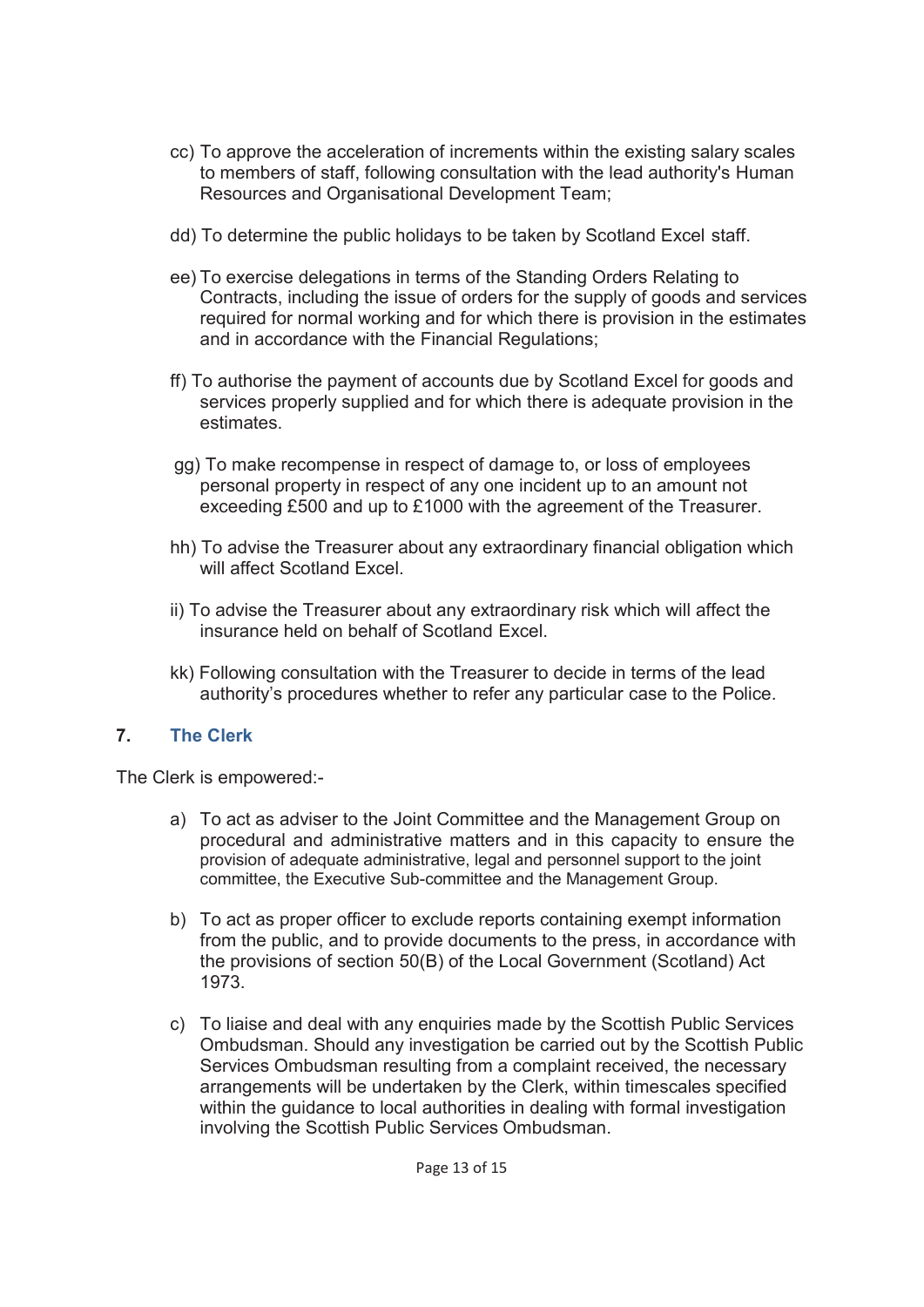- d) Following consultation with the Director and the Treasurer, to authorise exgratia payments up to a maximum of £1,000 relative to recommendations of the Scottish Public Services Ombudsman.
- e) To exercise delegations in terms of the Standing Orders relating to **Contracts**
- f) To exercise delegations in terms of the Financial Regulations.
- g) To maintain a register for inspection by the Surveillance Commissioner of authorisations for covert surveillance approved by the Director under sections 6 and 7 of the Regulation of Investigatory Powers (Scotland) Act 2000 and the appointment officer to act as investigation managers for the purposes of the Act.
- h) To vary this scheme, the Standing Orders relating to Contracts, Procedural Standing Orders and Financial Regulations, but only in the following circumstances:
	- (i) to reflect changes in job titles, reorganisations of services and vacancies in posts; or
	- (ii) to change references to any piece of legislation where the legislation is repealed and to insert references to new pieces of legislation where the new pieces of legislation largely re-enact the provisions of repealed legislation.

### **8 The Treasurer**

The Treasurer is empowered:

- a) To co-ordinate the financial planning of Scotland Excel in terms of the Financial Regulations.
- b) To issue guidance for the control of all expenditure in terms of the Financial Regulations.
- c) To determine procedures for accounting and financial record keeping by Scotland Excel.
- d) In respect of insurance:
	- i) to make arrangements with insurance companies concerning the settlement of claims
	- (ii) In consultation with the Clerk, the Convener of the Joint Committee and the Director to settle without reference to the Joint Committee claims against Scotland Excel not otherwise covered by Scotland Excel's